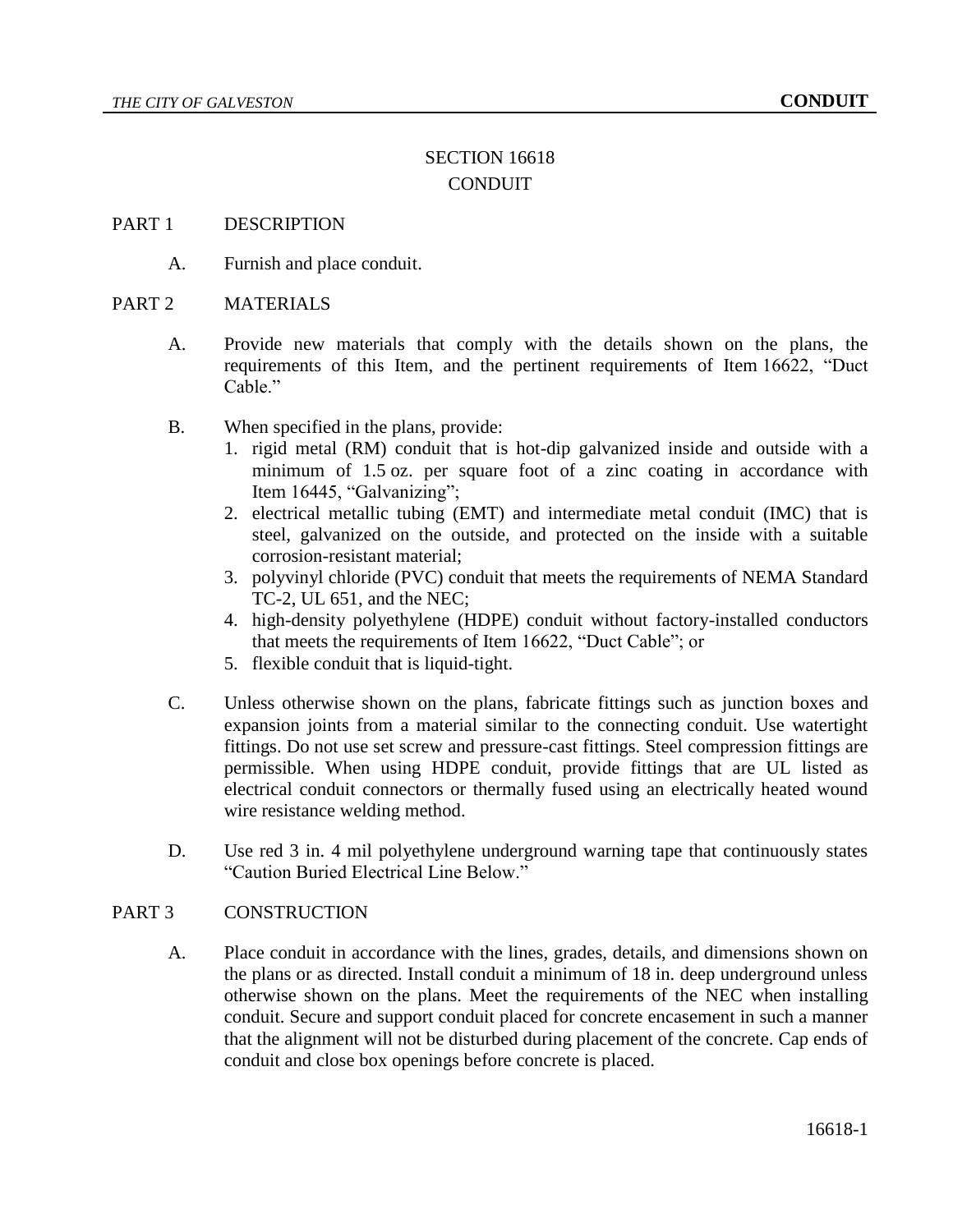- B. Ream conduit to remove burrs and sharp edges. Use a standard conduit cutting die with a 3/4 in. taper per foot when conduit is threaded in the field. Fasten conduit placed on structures with conduit straps or hangers as shown on the plans or as directed. Fasten conduit within 3 ft. of each box or fitting and at other locations shown on the plans or as directed. Use metal conduit clamps that are galvanized malleable or stainless steel unless otherwise shown on the plans. Use 2 hole type clamps for 2 in. diameter or larger conduit.
- C. Fit PVC and HDPE conduit terminations with bushings or bell ends. Fit metal conduit terminations with a grounding type bushing, except conduit used for duct cable casing that does not terminate in a ground box and is not exposed at any point. Conduit terminating in threaded bossed fittings does not need a bushing. Prior to installation of conductors or final acceptance, pull a spherical template having a diameter of at least 75% of the inside diameter of the conduit through the conduit to ensure that the conduit is free from obstruction. Cap or plug empty conduit placed for future use.
- D. Perform trench excavation and backfilling as shown on the plans or as directed and in accordance with Item 02226, "Excavation and Backfill for Structures." Excavation and backfilling will be subsidiary to the installation of the conduit.
- E. Jack and bore as shown on the plans or as directed, and in accordance with Item 16476, "Jacking, Boring, or Tunneling Pipe."
- F. Place warning tape approximately 10 in. above trenched conduit. Where existing surfacing is removed for placing conduit, repair by backfilling with material equal in composition and density to the surrounding areas and by replacing any removed surfacing, such as asphalt pavement or concrete riprap, with like material to equivalent condition. Mark conduit locations as directed.

## PART 4 MEASUREMENT

- A. This Item will be measured by the foot of conduit.
- B. This is a plans quantity measurement Item. The quantity to be paid is the quantity shown in the proposal. Additional measurements or calculations will be made if adjustments of quantities are required.

## PART 5 PAYMENT

A. The work performed and materials furnished in accordance with this Item and measured as provided under "Measurement" will be paid for at the unit price bid for "Conduit" of the type and size specified and the installation method specified as applicable. This price is full compensation for furnishing and installing conduit; hanging, strapping, jacking, boring, tunneling, excavating, and furnishing and placing backfill; replacing pavement structure, sod, riprap, curbs, or other surface; marking